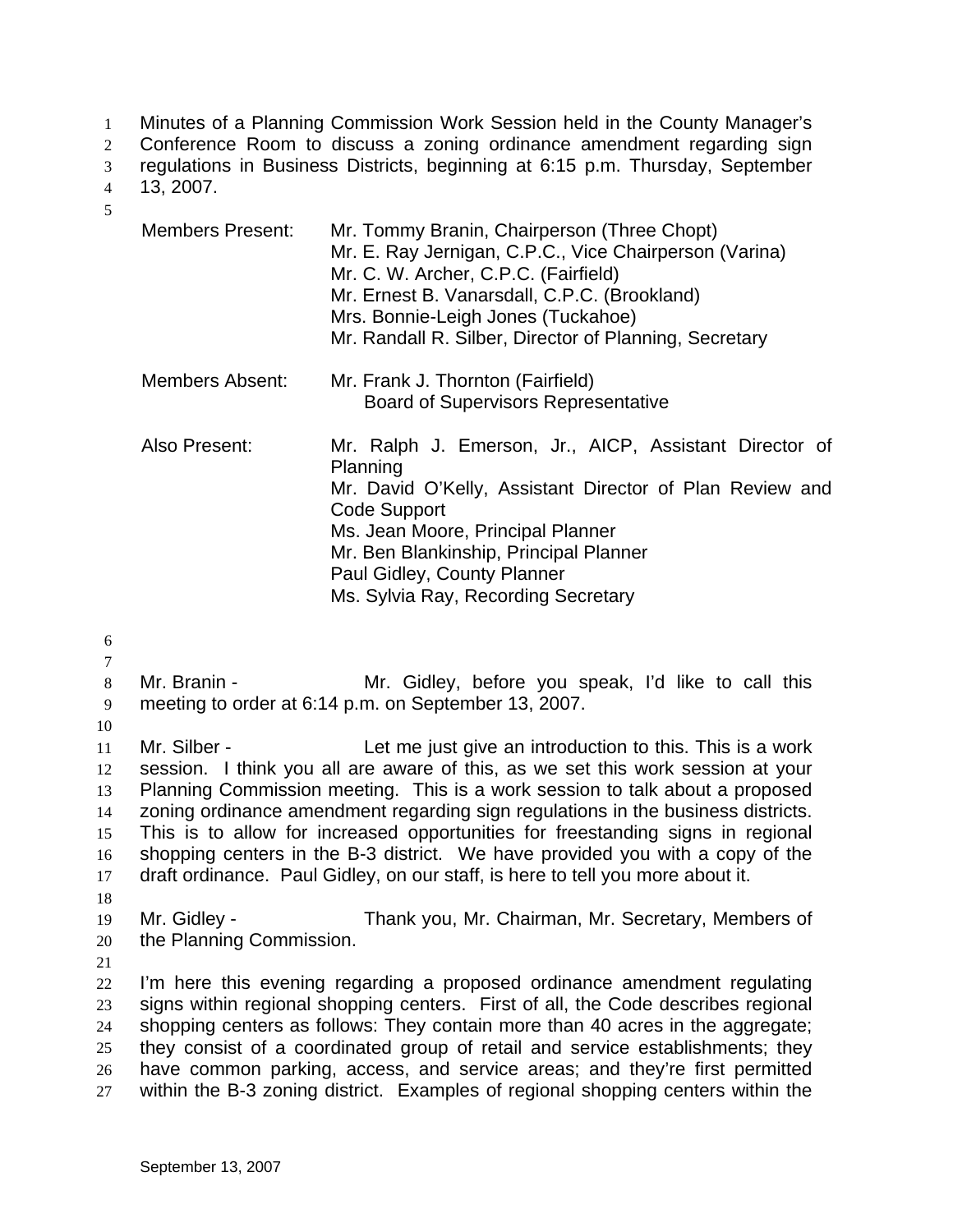County would include Regency Square; Short Pump Town Center; the recently approved Shops at White Oak Village; and Virginia Center Commons. 28 29

30

31 32 33 34 The reasons for the proposed amendment include the following: 1) To aid customers of regional shopping centers in finding the major tenants within those regional shopping centers; 2) To better identify outparcel tenants; and 3) To facilitate the flow of traffic within the regional shopping center.

35

36 37 38 39 40 41 42 43 44 Staff is proposing one definition with this ordinance amendment, and that is for a sign called a monument, or in other words, a monument sign. It would be identified as a detached sign that is either, 1) a solid structure made of brick, stone, concrete or a similar durable type of material; or 2) constructed on or connected directly to a solid supporting foundation made of brick, stone, concrete or a similar durable type of material with no separation between the sign and the base. The width of the base shall be at least 90% of the width of the sign. The purpose for that is we obviously don't want a situation where somebody has, say, one brick column that's a foot wide and then a sign that's, say, six feet wide.

45

46 47 48 49 50 51 There are two main components proposed with this amendment. The first would permit internal detached signs for outparcels or for those businesses with over 75,000 square feet of floor area. The second would permit internal directional signs for those businesses that have over 75,000 square feet of floor area. So, in other words, your major tenants within a regional shopping center would be those that would qualify under the 75,000-square-foot minimum.

52

53 54 55 56 57 58 59 60 61 62 For detached signs, as indicated, one additional detached sign would be allowed per outparcel, or for any business exceeding 75,000 square feet of finished floor area. The signs would be subject to development standards. These include being oriented to serve motorists within the shopping center; being over 200 feet from any public street; being a monument sign; being located along the access drive serving interior traffic; being part of an overall sign plan for the shopping center; not exceeding 35 square feet in sign area; and not exceeding five feet in height or 11 feet in width. Examples, as you can see above, are from Short Pump Town Center. These are all monument signs. They are ground-mounted; they are not pole signs. They are made of a durable type material such as brick.

63

64 65 66 67 68 69 70 71 72 73 The second aspect to the amendment is directional signs. These would permit one additional internal directional sign showing the location of any business exceeding 75,000 square feet of floor area. Again, the signs are subject to certain standards, which are similar to those I just went over. They should be oriented to serve motorists within the shopping center; be over 200 feet from a public street; be a monument sign; be located on the access drive serving interior traffic; and be part of an overall site plan for the shopping center. The difference here is these could not exceed a height of 12 feet or a width of 8 feet, and that would include the overall sign structure. Here is an example, once again from Short Pump Town Center. You can note there that it's a monument sign; it's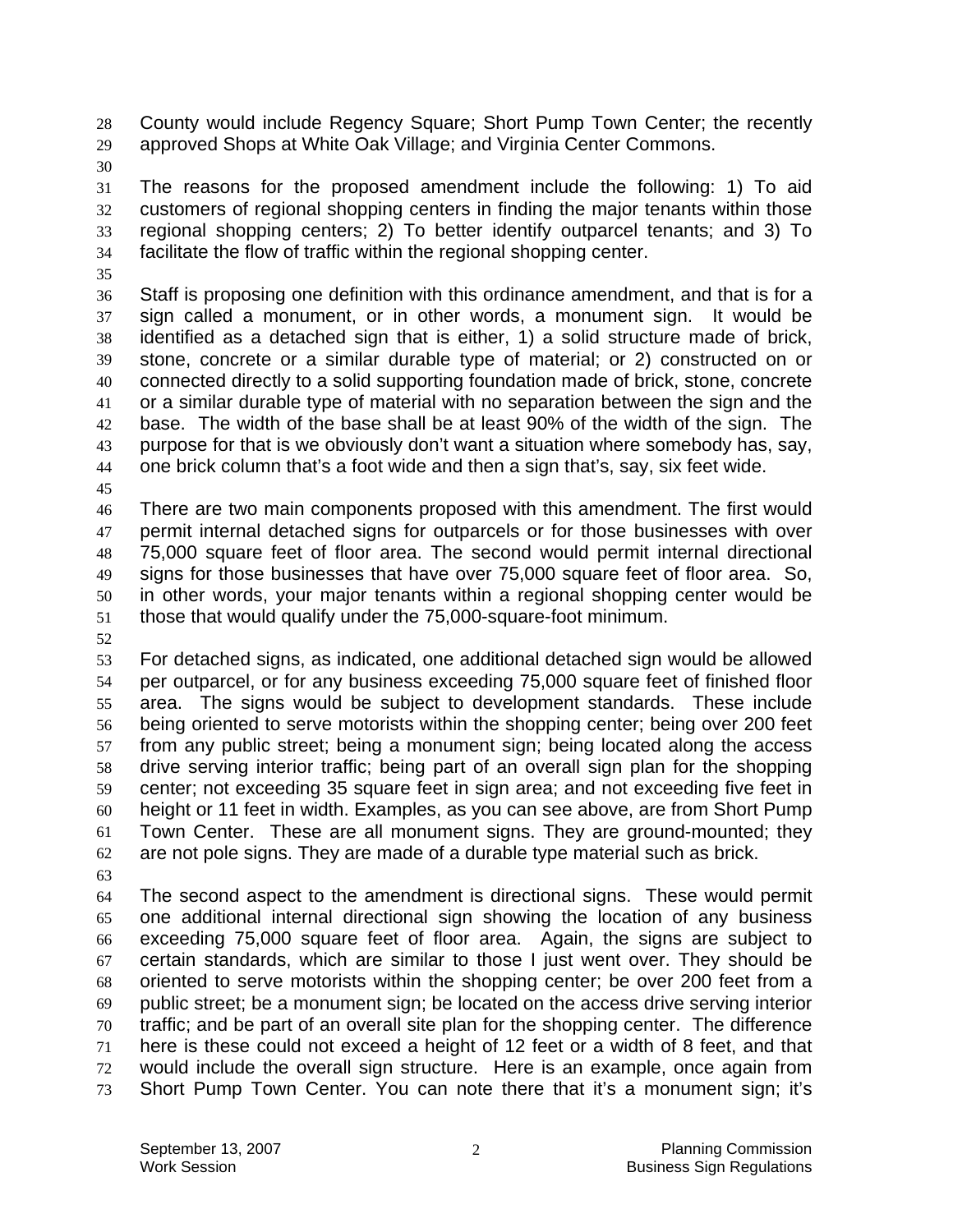made of durable material such as brick; and it advertises the names of those major tenants having over 75,000 square feet of floor area. It's not the smaller stores; only the larger-named tenants. Mr. Branin - Mr. Gidley? Mr. Gidley - Yes sir. Mr. Branin - Go back, I guess, two slides, if you wouldn't mind. Mr. Gidley - Right there? Mr. Branin - No, the pictures. That one. Mr. Gidley - There we go. Mr. Branin - All right. If we're reading this as one additional detached sign per out parcel or business exceeding 75,000 square feet - you have an example of Blue Point? Mr. Gidley - The Yes. Mr. Branin - Is that 75,000 square feet? Mr. Gidley - No sir. This is the difference. And if you'd allow me to go back one additional slide. Mr. O'Kelly - **[Off mike.]** Can I say something? All of the examples of signs you have shown are on a ring road. Mr. Gidley - Yes sir, that's correct. If we go back, this ordinance amendment has two components. One is to allow an additional detached sign for any outparcel. Period. So, that could be like a Red Robin. Mr. Branin - Ckay. Mr. Gidley - The second component would be for any store over 75,000 square feet. Mr. Branin - Ck. Mrs. Jones and I weren't reading it properly. Mr. Gidley - Okay. There has been a lot of confusion by people on that, so you're certainly not the only one. Mrs. Jones - I get it. All right. Thank you, Paul.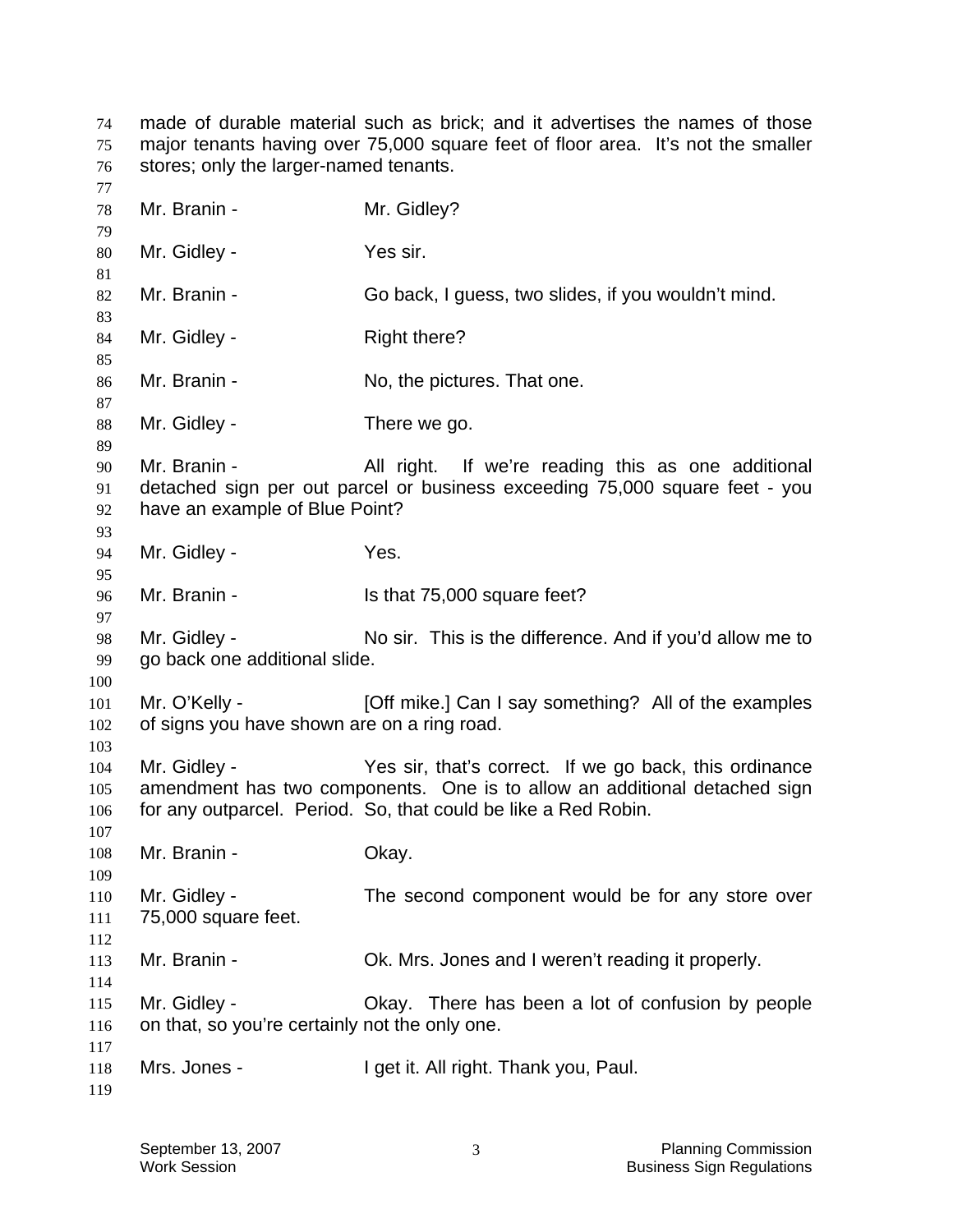120 Mr. Branin - Okay, that answers that question. Thank you for that. 121 122 123 124 125 126 127 128 129 130 131 132 133 134 135 136 137 138 139 140 141 142 143 144 145 146 147 148 149 150 151 152 153 154 155 156 157 158 159 160 161 162 163 164 165 Mrs. Jones - Thank you. Mr. Gidley - Well, that is the end of my presentation. If you have any questions, I'll be happy to answer them. Mr. Branin - The You answered the question that I had. Does anyone else have any other questions for Mr. Gidley? Mr. Silber - The Commission may wonder why there are pictures and illustrations of these signs and then we're adapting a Code to address that. In the case of the Short Pump Town Center, these signs were approved as a part of the overall sign package that did not really conform with the ordinance. We worked it out as an overall sign package, but as additional regional shopping centers come in, like White Oak Village, we're running into this problem again. I believe we're trying to address this once and for all for regional shopping centers so it will conform similar to the way we handled things with the Short Pump Town Center. Mr. Branin - **Do** we have any examples of signs for directional information? Mr. Gidley - Yes sir. This last one is an example. Again, that lists your major tenants over 75,000 square feet of floor area. Now, I've seen small pole signs for some of the smaller tenants and this amendment would not permit those. Only the major monument signs for those tenants over 75,000 square feet. Mr. Branin - So, with this change in the ordinance, you wouldn't be allowed to put a sandwich board up on Broad Street advertising the grocery store. Mr. Gidley - No sir. Mrs. Jones - But a grocery store might not be part of a regional shopping center. Mr. Vanarsdall - Did we have to do something similar to this in Innsbrook, just smaller scale signs? I know at one time, everybody in Innsbrook wanted a sign and we couldn't do that. Mr. Silber - Mr. Vanarsdall, I'm not sure. I think the signs in Innsbrook conform to all the office signage requirements. They do have a large sign out front that identifies Innsbrook. There were some office users that wanted some additional signage, but I think they all conform with the ordinance.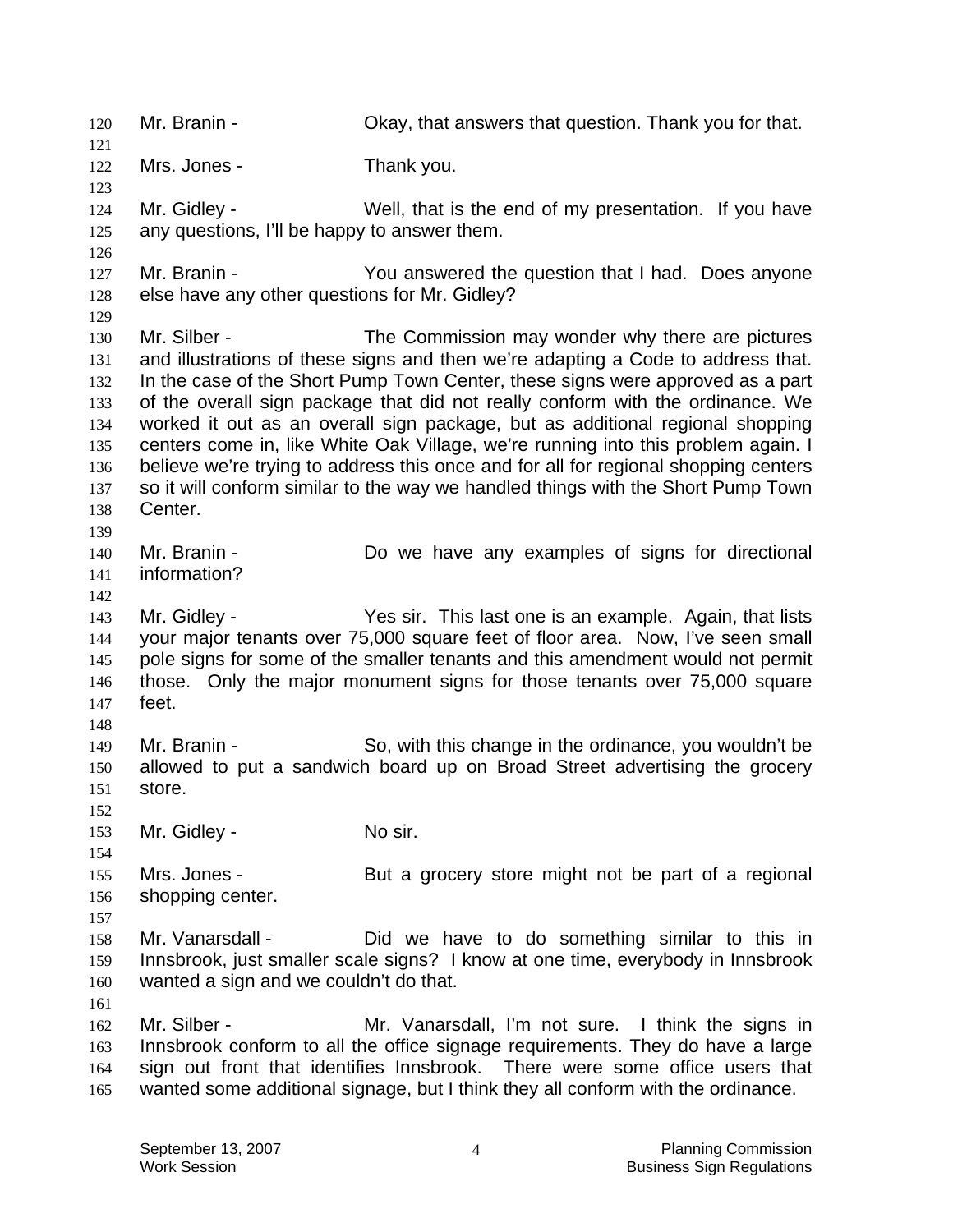166 167 168 169 170 171 172 173 174 175 176 177 178 179 180 181 182 183 184 185 186 187 188 189 190 191 192 193 194 195 196 197 198 199 200 201 202 203 204 205 206 207 208 209 210 211 Mr. Silber - What was the biggest complaint that you had? Mr. Gidley - I think when the Short Pump Town Center came in, it was something different than what we had traditionally had in the County in that it was larger, as far as land area and dispersal, and the ring road. And so I think there was an attempt by staff at the time to try to apply the ordinance in a way that would facilitate public safety, and yet at the same time, try to remain reasonably close to the intent of the sign ordinance. Mr. Branin - Mr. Gidley, with this ordinance change, do you foresee someone like Regency coming out and putting in new signage? Mr. Gidley - Being a regional shopping center, they would be able to do that, assuming they meet the standards here. Mr. Branin - The Have they inquired? Mr. O'Kelly - [Off mike.] We haven't heard from Regency Shopping Center, but from Virginia Commons. We also had a situation recently. I would consider North Park shopping center to be a regional center, although it's designed a little differently, it is B-3 zoning and over 40 acres. We have a situation now with out parcels and providing freestanding signs. Mrs. Jones - Where is this? I didn't hear. Mr. O'Kelly - [Off mike.] North Park at Parham and Brook Road. This would help the situation. Mr. Branin - So, this would help with— Mr. O'Kelly - **[Off mike.]** It would enable them in the future if it was to be done. Mr. Archer - The Mr. O'Kelly, you may recall this. Two years ago, we had a problem with a sign at Virginia Center Market Place. It was a sign that had to do with the Target store. Do you remember what that was all about? Mr. O'Kelly - [Off mike.] The Target store? No -Mr. Archer - It took us a while to overcome it, but do you remember that? Mr. Silber - Was it freestanding or was it attached? Mr. Archer - I don't remember.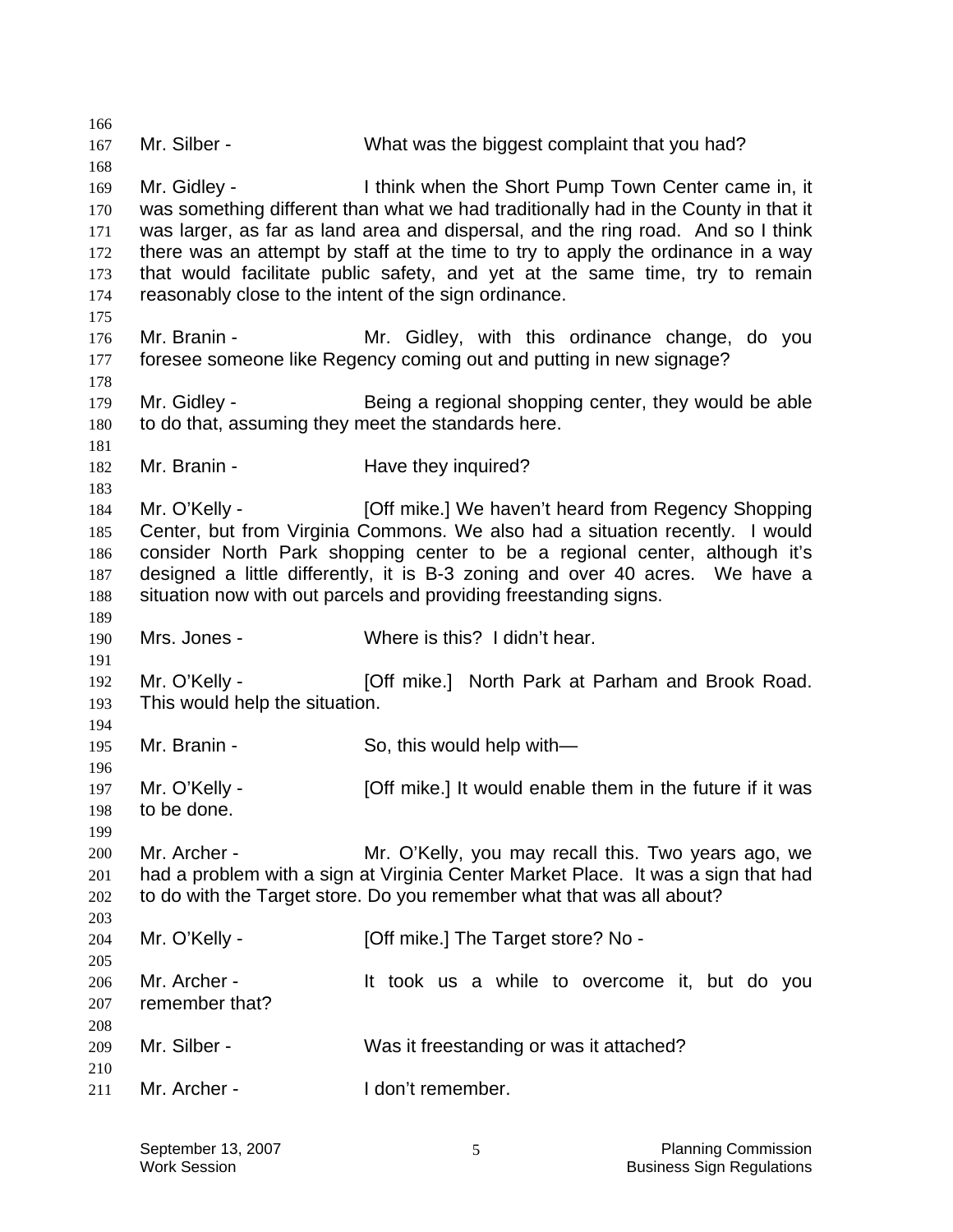212 213 214 215 216 217 218 Mr. Silber - We occasionally run into problems with attached signs for some larger stores like Best Buy, Circuit City and Target because they often have a large color element as a back-drop to what they consider to be their sign. We have to count that whole color element as their sign. I thought that was the situation at Target.

219 220 221 222 223 224 Mr. Archer - Think Ukrop's was on the sign. And seems to me, it has something to do with that big red bulls-eye, but I'm not sure. I know it took us a few months to get it resolved. I don't remember how we finally resolved it. It could have been that they were in violation of—Virginia Center has its own set of regulations. Could have been they were in violation of that, but I don't know how we got drawn into it.

226 227 228 Mr. Silber - The Suite of the I just don't recall. Mr. Axselle is here. I believe that he's representing some clients that would benefit from this ordinance amendment. I don't know if Mr. Axselle has anything he would like to say today.

230 231 Mr. Axselle - [Off mike.] Only that, as Mr. Gidley's presented accurately, that Short Pump signage works well.

- 233 234 Mr. Silber - Why don't you speak at the podium so we can hear you.
- 236 Mr. Branin - Because we want to record everything you say.
- 238 Mr. Archer - Not that we'd ever use it against you.

239

254

225

229

232

235

237

240 241 242 243 244 245 246 247 248 249 250 251 252 253 Mr. Axselle - The signage has worked well at Short Pump Town Center. This type of sign allows people to know which way to go. The staff has drafted the ordinance in a fashion that basically says this is appropriate and legal. One of the major features is it has to be off the public road 200 feet, so it can't be abused by people. And it had to be on an access road and so forth. This is the same thing we would like to do at White Oak Village. And as Mr. Silber said, there's some question at to whether that is completely in compliance with the current ordinance, thus, one of the reasons for this change. The numbers were set to try to limit it to the major square footage, not just everybody. So, this would allow, with some modification, what Short Pump and White Oak have planned. And if it were Regency or Virginia Center Commons, they would come in with an overall sign package, because that's required by the ordinance. We are very supportive of this. We think it's worked well at Short Pump and we'd like to do it at White Oak Village for the same reason.

255 256 257 Mrs. Jones - I have a quick question. I do think that these are very helpful. I think they're very attractive and, obviously, it would be nice to have some consistency throughout all this. I'm assuming because we specified a solid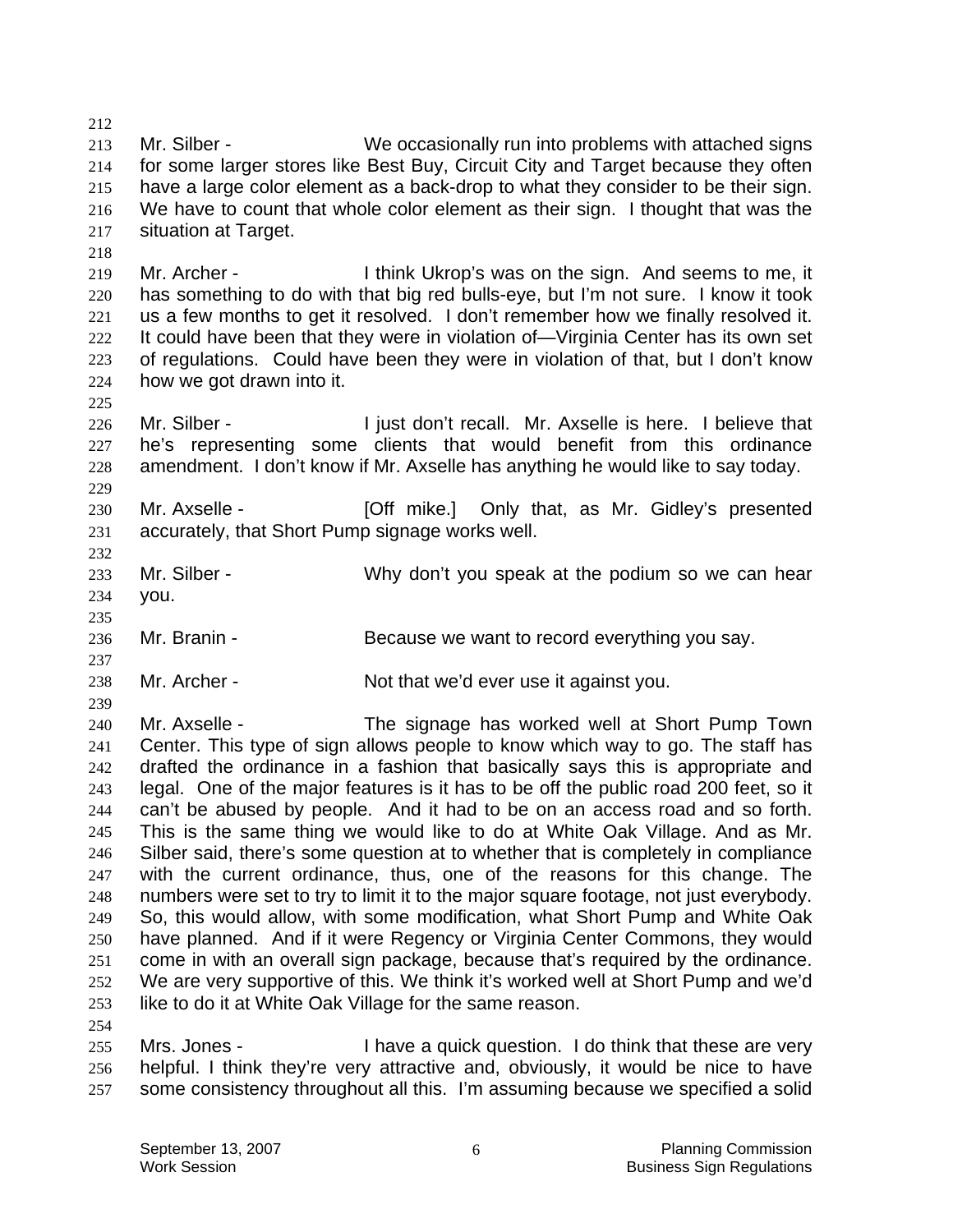structure, one of the things that makes these so attractive is the fact that they're ground lit. That would, by nature, preclude any internal lighting portion in these signs, correct? 258 259 260 261 262 263 264 265 266 267 268 269 270 271 272 273 274 275 276 277 278 279 280 281 282 283 284 285 286 287 288 289 290 291 292 293 294 295 296 297 298 299 300 301 302 303 Mr. Silber - No, I don't think it would preclude that. I think the monument style sign is more of a structure sign versus a pylon sign that would be a single pole with the sign above it. So, we're looking more for appearance. You could backlight this, have internal lighting. Mrs. Jones - My question is, is this the place to address those issues or should we? Mr. Silber - The Muslim State of that's the Commission's desire, that could be done. I think all the examples given here, they're all front-lit from the exterior. I don't know if that's something that— Mr. Axselle - From our perspective, we're comfortable with the front-lit. I think the Short Pump signage is good and it adds dignity to it, as opposed to a number of different internally-lighted signs. Mr. Branin - I think what Mrs. Jones is saying is we don't exclude backlit signs in this ordinance. Mrs. Jones - That's what I'm saying. We all understand what we're going for and I think it's, obviously, a very attractive and useful sign. I don't want to allow—by overlooking some wording that I should include here—signs that we don't intend to have. Mr. Axselle - That, from my client's eye, would be fine. We're not interested in the internally-lighted sign. Mr. Branin - The Would we address this by putting in language that says, "excluding internally-lit signs"? Mr. Gidley. Mr. Gidley – Mr. Chairman, one way to go about doing it would be under the "Standards" section, going ahead and stating that it must be externally lit, or ground lit. That's one way of doing it. I'm sure there are other ways of achieving the same goal. Mr. Branin - Do the other Commissioners feel that's necessary or not necessary? Mr. Archer - The only option we would have is taking care of it at POD time. I'm just wondering what we might be doing to somebody who already has an internally-lit sign already in place.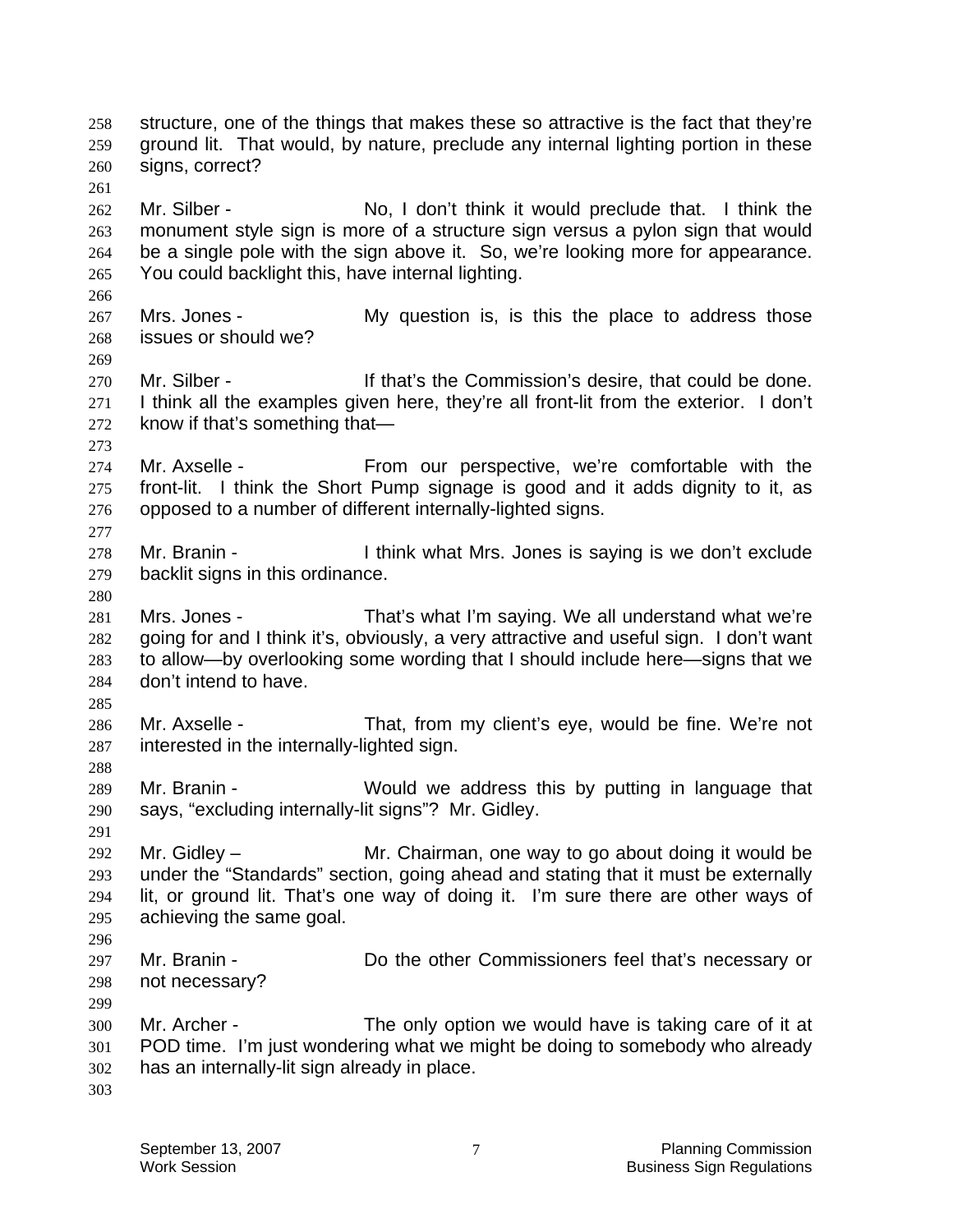304 Mr. Branin - I don't know if we have any. 305 306 307 308 309 310 311 312 313 314 315 316 317 318 319 320 321 322 323 324 325 326 327 328 329 330 331 332 333 334 335 336 337 338 339 340 341 342 343 344 345 346 347 348 Mr. Archer - I don't know. Mrs. Jones - Nothing would change until they redevelop, I would think. Mr. Silber - The majority of the signs that we currently have in place in regional shopping centers you've seen pictures of. To the best of my knowledge, they only exist in Short Pump Town Center, and this is an illustration of those. My only concern would be that you never know when new technology might come out. There might be an internally-lit sign that might be very tasteful and might be appropriate. It would preclude that. If this is the look you want, the feel you like, then I have no problems with adding that as a standard. Mrs. Jones - I would suggest this is the look that we like. I do think it's very attractive and I think it serves the shopping center's use very well. Mr. Branin - The Muslim Con't think we have any, but do we want to address this or leave it open and that way we would be able to address it at POD. Or do we want to close the door now? Mrs. Jones - As long as we're making definitions, let's think it through now, I would think. Mr. Silber - This is a work session. You will need to schedule a public hearing. You can advise us at the public hearing to add that, if you want to give this some thought. Mr. Jernigan - Yes, let's do that. Mr. Archer - The Mon't see any drawback to it except what Mr. Secretary has mentioned. If the technology comes along that's not available now, we would preclude that unless we change the ordinance again. But then I agree with Mrs. Jones, this is the look we're looking for. Maybe we could accomplish that same look with an internally-lit sign. Maybe not now, but maybe sometime in the future. Mr. Branin - So, do we shut the door? Mrs. Jones - We just opened it again. This was supposed to be simple, wasn't it? I'm sorry. Mr. Silber - There is very little that's simple, Mrs. Jones.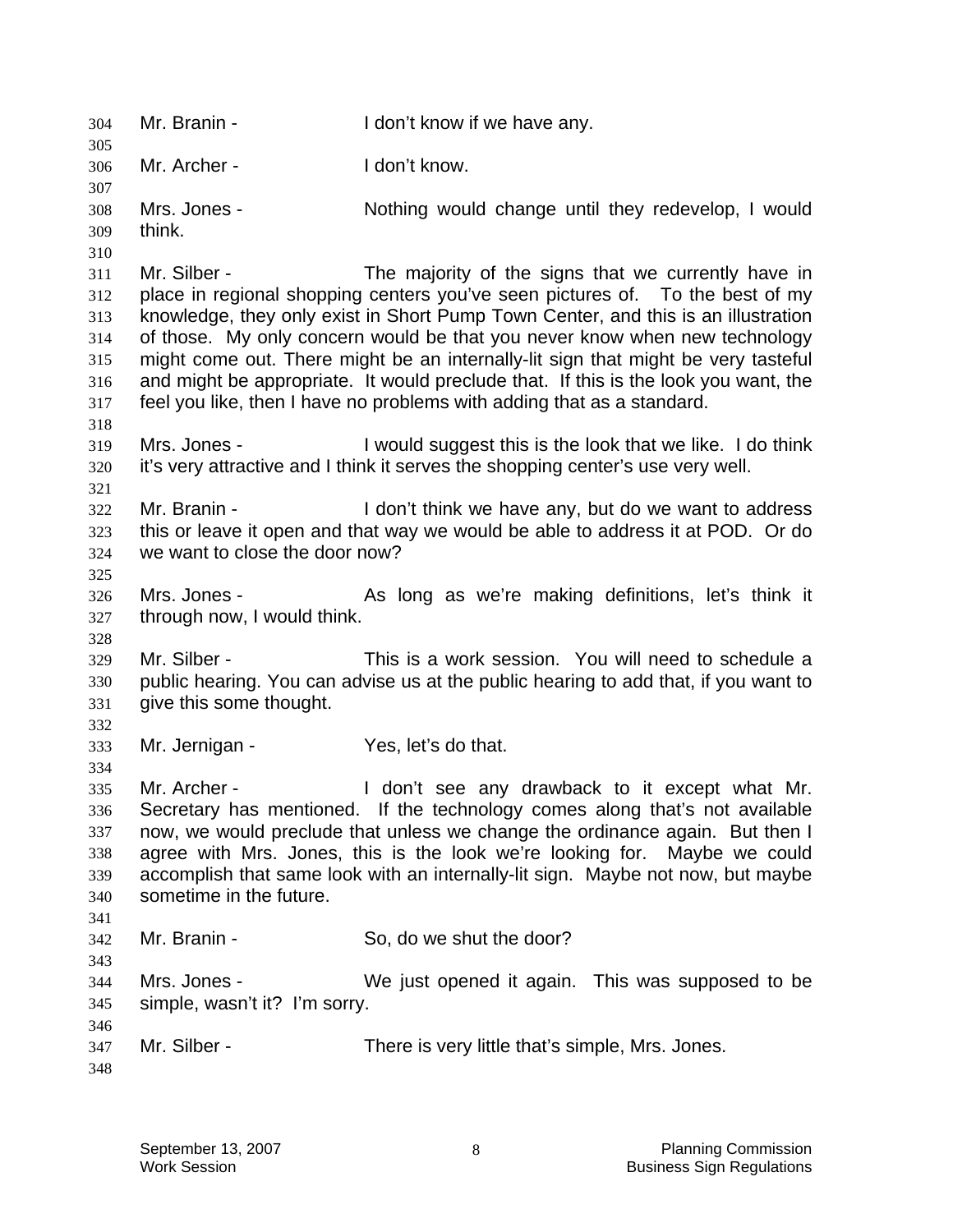Mr. Jernigan - The Let's hear at the public hearing what people feel about it. 349 350 351 352 353 354 355 356 357 358 359 360 361 362 363 364 365 366 367 368 369 370 371 372 373 374 375 376 377 378 379 380 381 382 383 384 385 386 387 388 389 390 391 392 393 Mr. Branin - So, just keep that at the top of your mind. Mrs. Jones - I would have nothing against putting wording in here to preclude that kind of signage, but I'll go along with whatever staff recommends on that, as far as the wording of the back-lit signs. Mr. Silber - The You'll need to set a public hearing. I was going to suggest that you set a public hearing for the  $24<sup>th</sup>$  of October. That would be your POD meeting. I would suggest to set it at 10:00 and at the end of your POD meeting, you could hold this. Mrs. Jones - I doubt this is an issue that will have people decide one way or the other, but I do want us to just think about it. Mr. Branin - Do we set that now or should we set it— Mr. Silber - I would suggest we set it now. Mr. Branin - Would someone like to make that motion? Mr. Archer - That we have the public hearing on the  $24<sup>th</sup>$ ? Mr. Archer - The Theore. Mr. Jernigan - Second. Mr. Branin - The Motion made by Mr. Archer, seconded by Mr. Jernigan. All in favor say aye. All opposed say no. The ayes have it; the motion carries. Mr. Silber - **I'll advertise it for 10:00. Thank you, Mr. Gidley.**  $Mr. Gidley - Thank you.$ Mr. Silber - The Mr. Silber - If you would like, we need to set a couple other ordinance amendments. Mr. Archer - Mr. Silber, before we leave this, do we expect that we may hear from anybody who has a business that is less than 75,000 square feet to speak against this maybe? Is that something we're prepared to deal with if it should come up?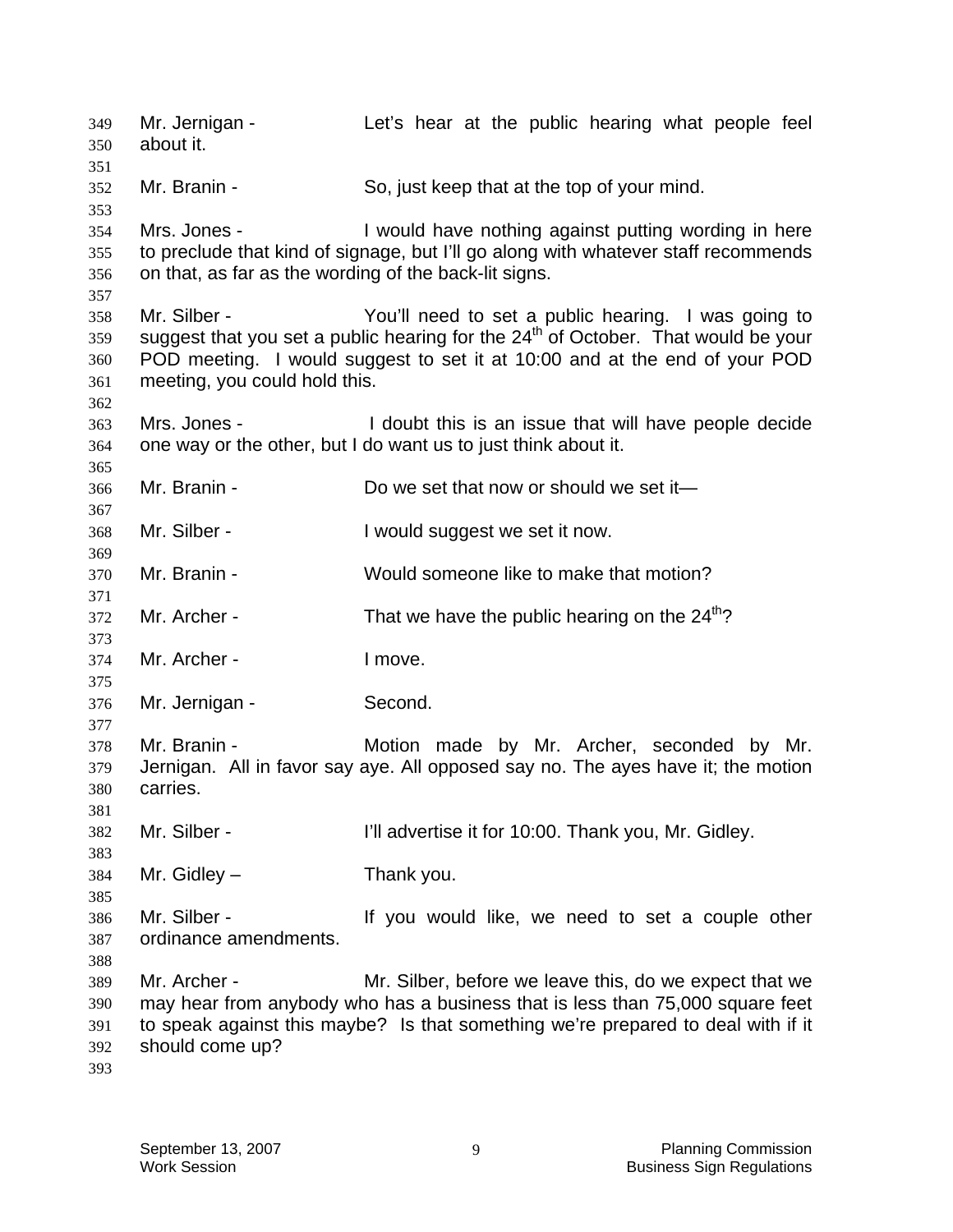Mr. O'Kelly - **I** we think the goal of 75,000 square feet was to cover large regional shopping centers. 394 395 396 397 398 399 400 401 402 403 404 405 406 407 408 409 410 411 412 413 414 415 416 417 418 419 420 421 422 423 424 425 426 427 428 429 430 431 432 433 434 435 436 437 438 439 Mr. Archer - And I agree, but I'm just saying are we prepared to deal with the question if it comes up at a public hearing? Mr. Branin - I don't have any problems. I don't see it necessary on the smaller shopping centers. Mr. Silber - The Muslim of the Wouldn't necessarily be smaller shopping centers. I guess what you're saying, Mr. Archer, I we showed you examples of Nordstrom's, Dillard's and Dick's. Probably Dick's is the closest to 75,000. Those other ones are well over 75,000 square feet. We might get into a regional center like White Oak Village and—Mr. Axselle, is there anything in White Oak Village that is one of your smaller junior anchors that might be pushing that envelope or that 75,000 limit? Mr. Axselle - [Off mike.] Mr. Gidley, I think, has that. I think for example, Ukrop's is 60; Sam's, 134; Lowe's, 139, J. C. Penny, 112; Target, 126. [unintelligible]. Circuit City and PetSmart, some of those others, I don't think are that large. Mr. Silber - Mr. Archer's point is that if Ukrop's wanted to be placed on a directional sign, with this ordinance, they would be prohibited. Mr. Archer - We're not talking about a footprint, we're talking about total square footage, right? Mr. Branin - Right. Mr. Axselle - [Off mike.] It's actually finished floor. Mr. Archer - Yes, finished floor. Mr. Asxelle - **[Off mike.]** The directional sign, I think, should be for someone like a Ukrop's, because that is the designation. That signage is [unintelligible] where you want it, what that level [unintelligible]. Mr Archer has a point in that you ought to be prepared to give some examples because some people could come along – now I don't represent them, but if I was working for Ukrop's, I might say that. Mr. Archer - Mr. Axselle, you said they're at 60,000 square feet. Is that all finished or is that the total footprint? Mr. Axselle - [Off mike.] I don't know.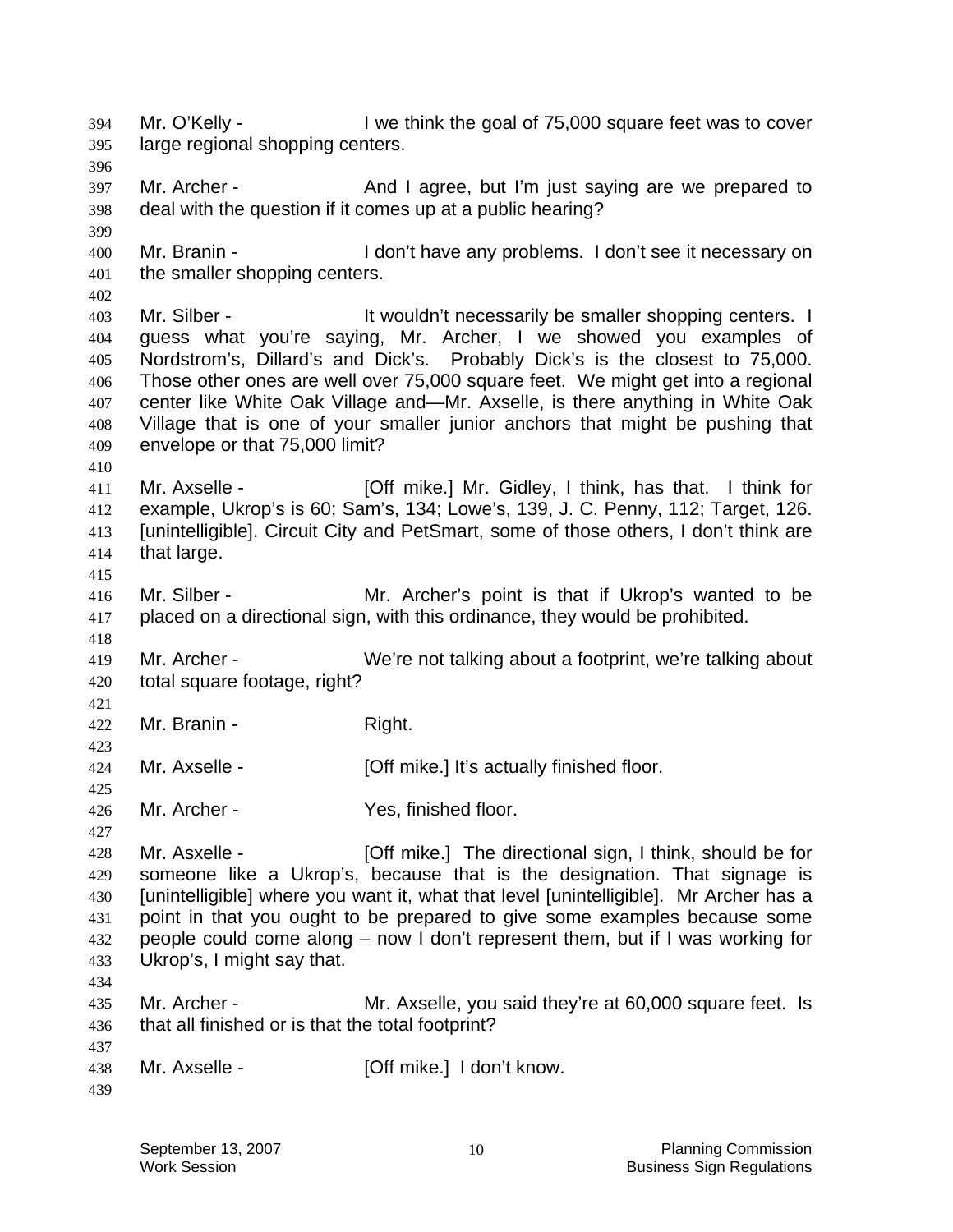Mr. Archer - The Right. Probably the size of the whole building, so maybe the finished area will be even less than that. 440 441 442 443 444 445 446 447 448 449 450 451 452 453 454 455 456 457 458 459 460 461 462 463 464 465 466 467 468 469 470 471 472 473 474 475 476 477 478 479 480 481 482 483 484 485 Mr. Silber - When you say, "finished area," I think you're talking about everything within the walls of the building. Mr. Archer - **How about the warehouse space?** Mr. Silber - Think you take in account everything. They have a stocking area in the back and storage. You still count that. Mr. Jernigan - I'd say the footprint, whatever the footprint is. Mr. Branin - So do we reduce it to 60 or do we leave it at 75? Mr. Archer - I wasn't suggesting that we do anything, but I'm just saying I think we need to be prepared to deal with it, because I can see it coming. Mrs. Jones - You have to choose something. What was the reason why 75,000 popped to mind as opposed to 50,000 or 60,000 or 80,000 square feet? Was there a standard of some kind that drove that figure? Mr. Silber - The Silber - It seems as though this originally surfaced with the Dick's retail store. Within that limit, they might be 75,000 or 80,000 square feet - I don't know. That may have been where we drew the standard. I don't know. Can staff answer that question? Mr. Axselle - [Off mike.] I think our original draft we submitted to Dave was 55,000 square feet. Just thought we would like to get higher. Dick's is at 75,000. Mr. Silber - Chay. Mr. Axselle - **[Off mike]** He chose that without us really knowing that it might affect Ukrops. Mr. Silber - Who is this "He"? Mr. Axselle - **[Off mike.]** Dave O'Kelly. Mr. Silber - Ckay. Mr. Archer - Is that their standard, Mr. Axselle or is that just the store at White Oak?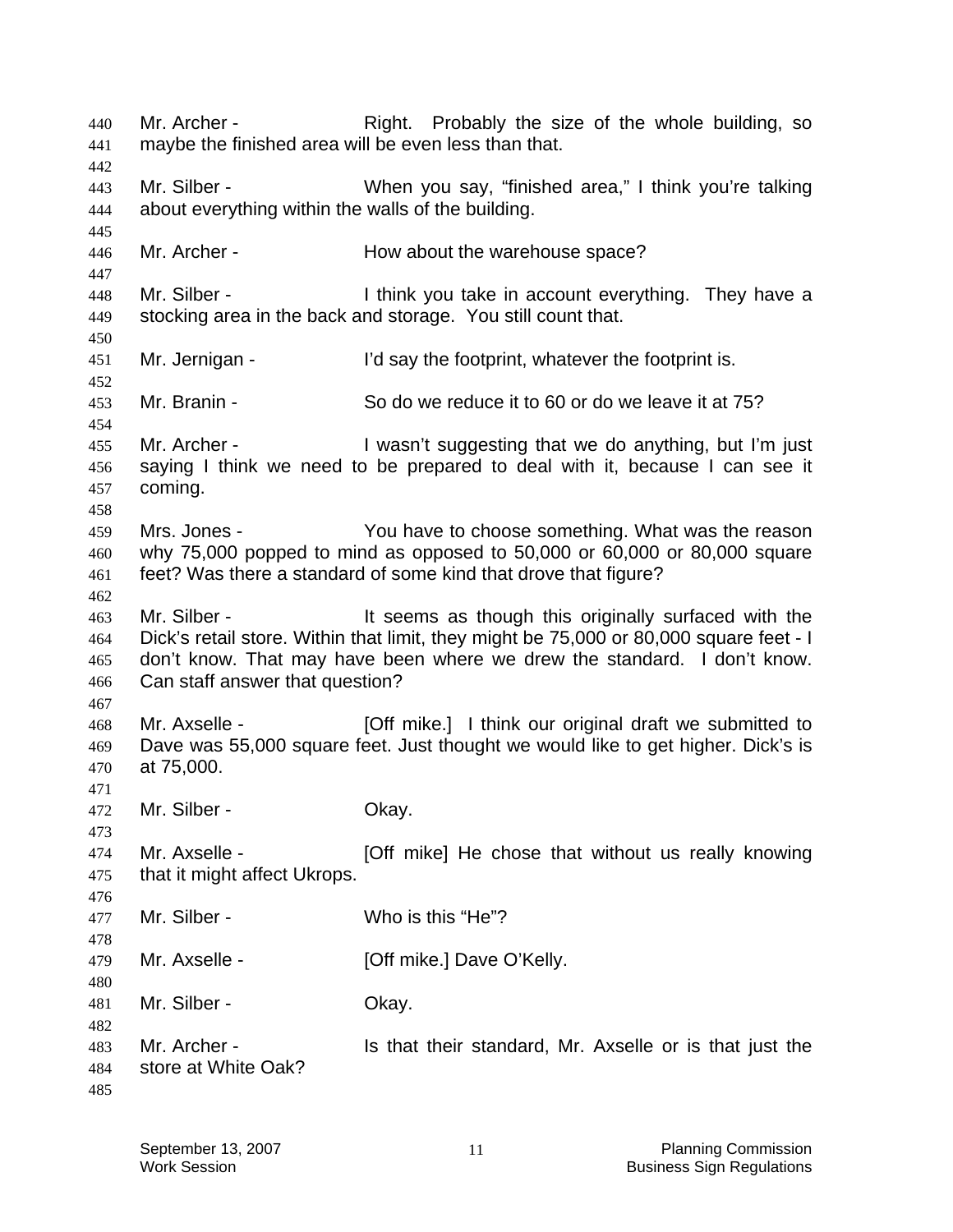486 Mr. Axselle - [Off mike.] That's the store at Short Pump. 487 488 489 490 491 492 493 494 495 496 497 498 499 500 501 502 503 504 505 506 507 508 509 510 511 512 513 514 515 516 517 518 519 520 521 522 523 524 525 526 527 528 529 530 Mr. Archer - I meant Short Pump, I'm sorry. Mr. Branin - So, you're going to create a headache for us. Mr. Axselle - **[Off mike.]** No. I'm just saying that a corporate system like that will probably pick up on it, somebody will. And that's what Mr. Archer's point was; we need to be prepared. Mr. Archer - Yes, I think we do. Mrs. Jones - It will be interesting to see - because in the confines of Short Pump Town Center or Virginia Center, or their proposals for right after that - where the stores fall within this. We're talking about the one exception here that might come forward, or whether there are half a dozen other businesses in there. This permits them; it doesn't guarantee them, but you know that the folks will be under pressure to put signage out there for anyone that qualifies to be on the sign. Mr. Silber - Why don't we take a look at that square footage and bring something back to you in an ordinance and we can discuss adjusting that if necessary. Mr. Branin - Think that's a good idea. Mr. Silber - I was going to discuss this with the Commission at the end of the Planning Commission meeting, but since we have some time, if you'll allow me, I was going to ask for you to consider setting some more work sessions and public hearings. We have two ordinance amendments that have been introduced by the Board of Supervisors for study and work sessions and hearings. They approved the resolution on Tuesday initiating these ordinance amendments. They both deal with floodplains, but they are two separate and distinct ordinance amendments. The first one deals with changing the floodplain section of the Zoning Ordinance. This would be Section 106.1 of the Zoning Ordinance that deals with and describes regulations for floodplains. This is being required as a part of the County's effort to adopt new 100-year floodplain maps. These would be the FEMA maps, these are the federal floodplain maps, and the County will be adopting these as the official floodplain maps. These maps have to be adopted prior to December 18, of this year, and this ordinance amendment needs to go through the Planning Commission and through the Board. We're looking to have these adopted in November. That's one ordinance amendment. Public Works is actually drafting that with the County Attorney's assistance. It involves amendments to the Zoning Ordinance. That's one and I'd like to have a work session set on that.

531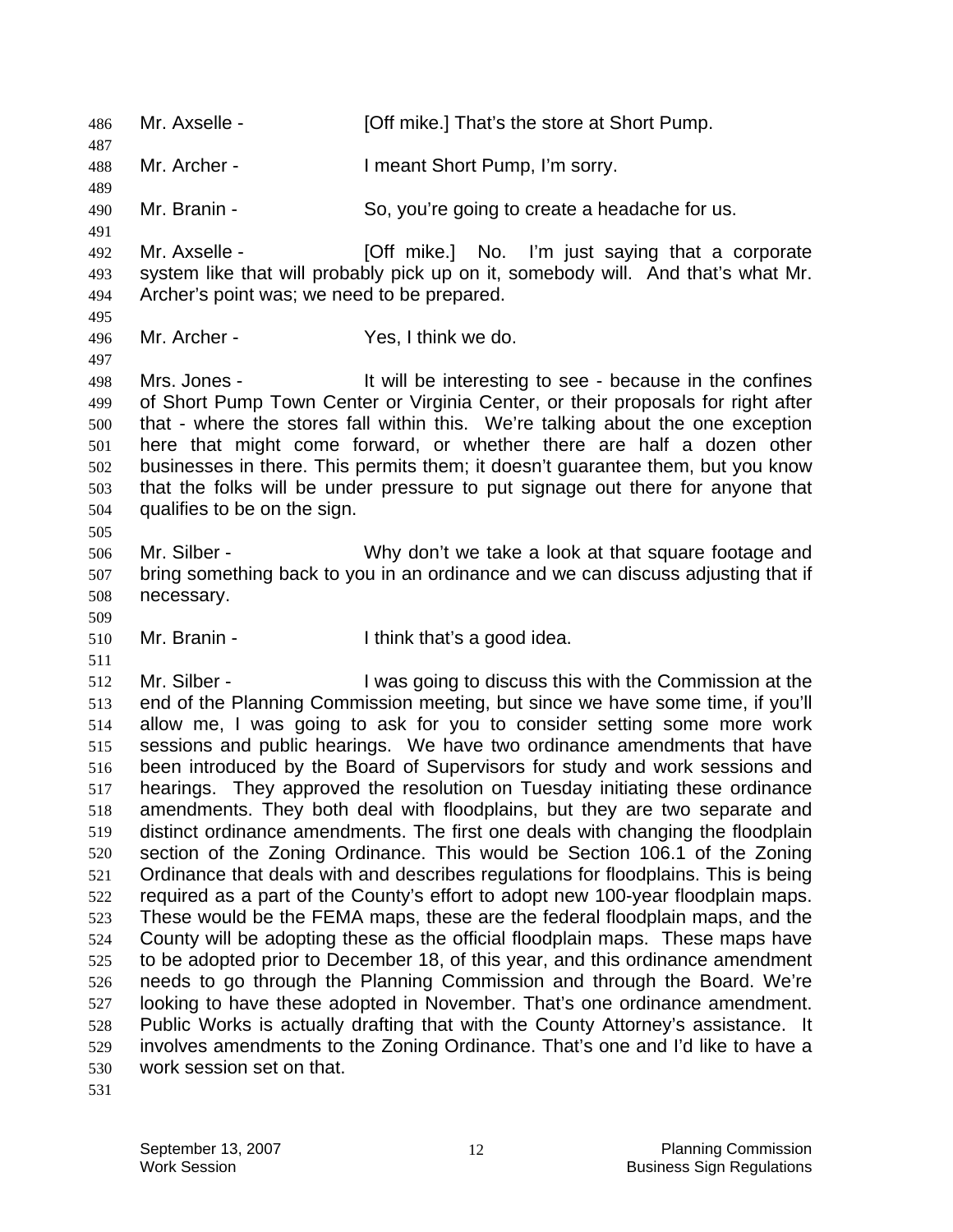The second one involves a request that was made by Rockett's Landing to allow for dwellings to be constructed within the 100-year floodplain, if contained within a UMU zoning district and if contained in a mixed-use building. Currently, the Code does not allow for any new dwellings to be constructed in the 100-year floodplain. So this would be a change from our past practice, the past Code. In this case, they're asking permission to have new dwellings in a mixed-use situation built above the floodplain level, but within the area of a 100-year floodplain. That ordinance would be coming forward also. We're hoping to set work sessions on both of these for your meeting on October the 11<sup>th</sup>. 532 533 534 535 536 537 538 539 540 541 542 543 544 545 546 547 548 549 550 551 552 553 554 555 556 557 558 559 560 561 562 563 564 565 566 567 568 569 570 571 572 573 574 575 576 577 Mr. Vanarsdall - What did you say the first one is? Mr. Silber - The Code currently does not allow any new residential dwellings to be constructed in a 100-year floodplain. Mr. Branin - So, you're looking for another work session or for this to be heard at zoning time at Planning Commission? Mr. Silber - This would be a work session on both these ordinance amendments at the Zoning meeting in October - October the 11<sup>th</sup>. Mr. Branin - So, you want to work both of them at the same one. Mr. Silber - Yes. We would be bringing both of them to you at the same time. Mr. Silber - Maybe 5:30, 5:15. Mr. Branin - 5:15. Mr. Silber - Yes. Mr. Branin - **IS everyone okay with 5:15?** Mr. Jernigan - Chambridge Constants Chambridge Mr. Jernigan -Mr. Branin -  $\qquad \qquad$  October 11<sup>th</sup>. Mr. Silber - The Sulfting gears a little bit here, but it relates to this date. Some of you may have been invited to Sidney Gunst's roast that evening on October 11<sup>th</sup>. I don't know if you are, but this is going to conflict with that. I think that starts like at 6 and goes until 10. If we have this work session early, if any of you were planning on going to that, this is going to be a conflict. Mr. Branin - We wouldn't be able to go to it anyway because we have to be in here by 7.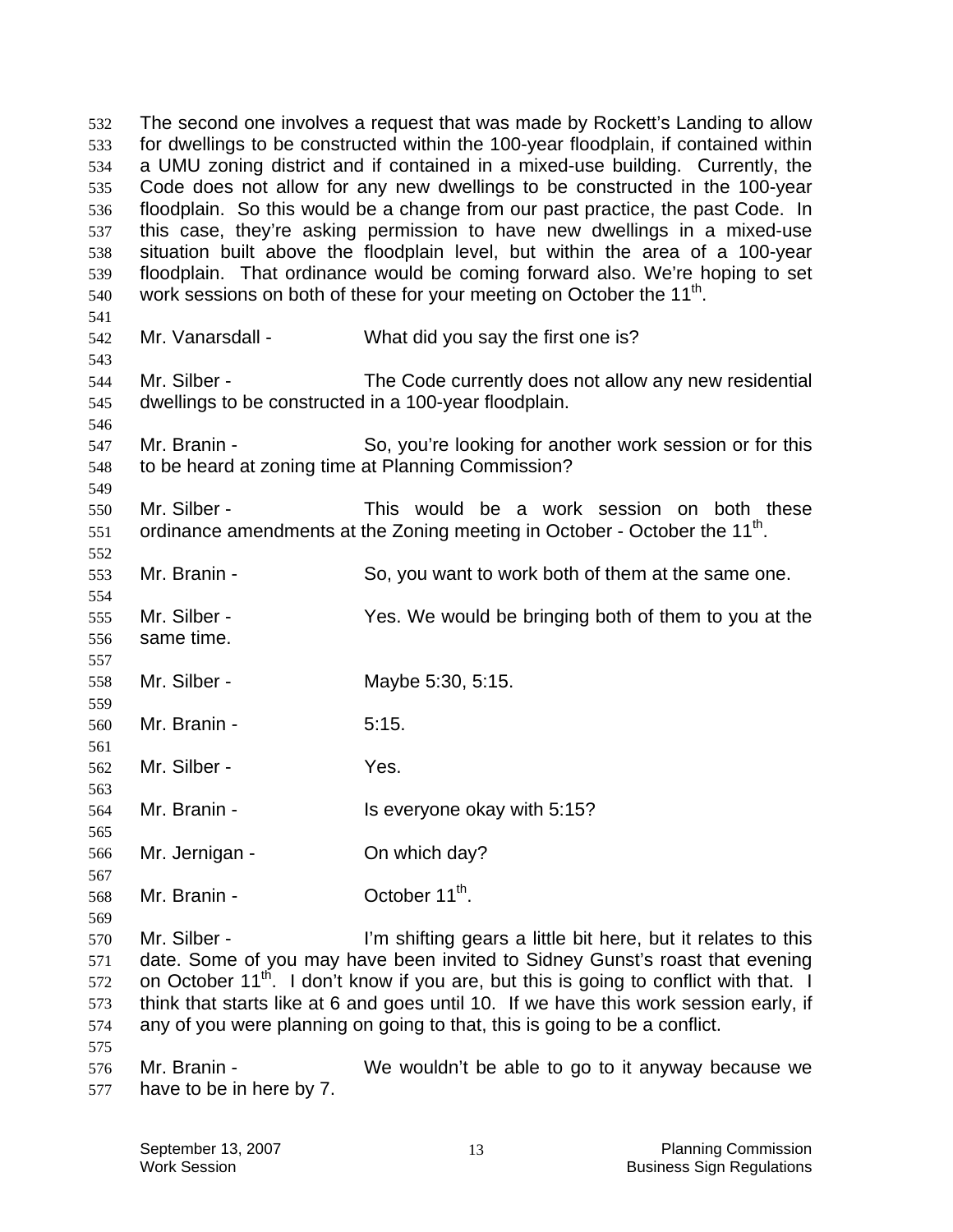578

579 580 581 Mr. Silber - Unless you want to go for part of it and then get here by 7. I just wanted to remind you of that if you were planning on going, because there is a potential conflict there.

582

585

583 584 Mr. Jernigan - Randy, you said the first part of that was to determine what is floodplain?

586 587 588 589 Mr. Silber - The first ordinance amendment is to change our Zoning Ordinance that address floodplain regulations. We're having to do that because we're adopting new floodplain maps. We will have to modify our floodplain ordinance because of map changes.

590

591 592 Mr. Jernigan - Have we ever built anything in a floodplain, other than the Virginia Eye clinic?

593

601

615

620

622

594 595 596 597 598 599 600 Mr. Silber - That's a good questions, Mr. Jernigan. You can build commercial buildings in the 100-year floodplain. You can build parking lots in the floodplain. Any commercial building that is built in a floodplain has to be built at least one foot above the flood elevation. Virginia Eye Institute is built in a floodplain and there may be other commercial buildings in the floodplain. And there are certainly parking lots and roads and things in floodplains, but up until this point, new residential dwellings were not permitted.

602 603 604 605 606 607 608 609 610 611 612 613 614 Mr. Axselle- **If I may.** For example, a hotel, which obviously has residents in it, is commercial and it could be in the floodplain. So, the ordinance, I think you will see, will basically say it's limited to buildings that are mixed use; no residential on the first floor; the first residential area has to be one foot over the floodplain; and it's only for those along the James River. You also have to have 24-hour access to the residential. I think the theory, in part, is that when the James River floods, you usually know when that's coming. But the residential portion would be out of the floodplain, one foot above that, and so forth. The ironic thing is, a hotel could have rooms on the first floor and because it's commercial, to the point Mr. Silber's making. So, the staff has drawn it, quite frankly, very tightly, as they should. It's because of where the floodplain is and they've limited it to just UMU, mixed-use buildings on the James River and other protections, as you'll see.

616 617 618 Mr. Silber - So, we'll be drafting these ordinances, bringing them forward to you for the October 11<sup>th</sup> meeting.

619 Mrs. Jones - That date works for me.

- 621 Mr. Branin - With that, we can say 5:15?
- 623 Mr. Archer - We'll be getting something on that, won't we?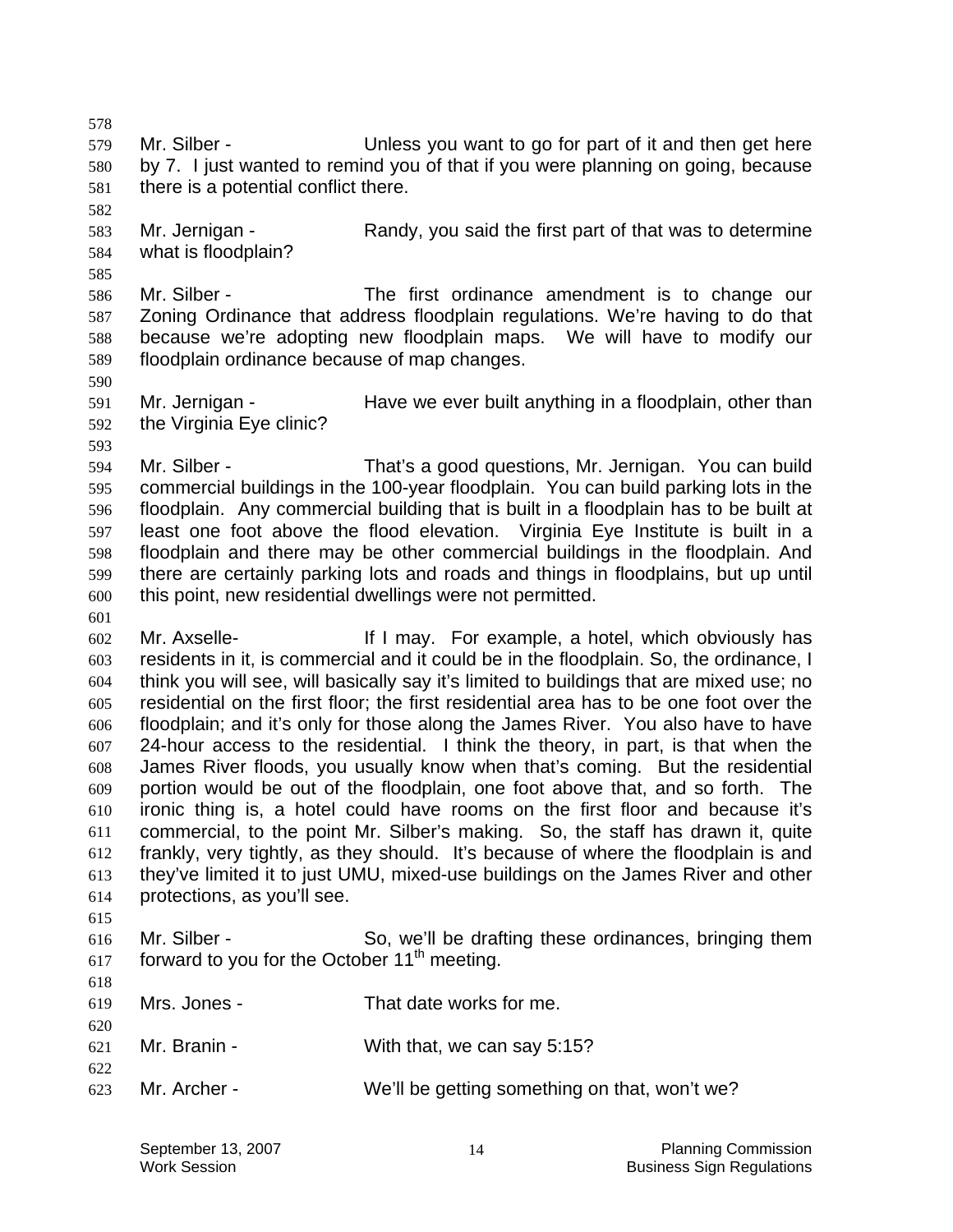624 625 626 627 628 629 630 631 632 633 634 635 636 637 638 639 640 641 642 643 644 645 646 647 648 649 650 651 652 653 654 655 656 657 658 659 660 661 662 663 664 665 666 667 668 Mr. Silber - We'll get something out to you two weeks before that meeting. At the same time, I thought we may want to go ahead and set the public hearing for both of those items because we will have to advertise for those ordinance amendments prior to your work session. Mrs. Jones - Right. Mr. Silber - So, I would appreciate it if we could also set the public hearing, and I'd like to set that for the  $24<sup>th</sup>$  of October. If you recall, we just set the other public hearing for October  $24<sup>th</sup>$ , so this will be our third ordinance amendment public hearing at that time. If we could schedule them all at 10:00, we'll get through the POD's and subdivisions, and then we'll the ordinance amendments at the end of the meeting. Mr. Jernigan - Let's hear them all. Mr. Silber - Do we have a motion and second on that? Mr. Branin - Not on the first one, the work session. Mr. Silber - All right. Mrs. Jones - I move that all three work sessions be set for October 24, 2007—excuse me—public hearings be set for October 24, 2007. Mr. Jernigan - Second. Mr. Branin - The Motion made by Mrs. Jones, seconded by Mr. Jernigan. All in favor say aye. All opposed say no. The ayes have it; the motion carries. And we also have to make a motion for the other work session. Mr. Silber - We have two work sessions on the 11<sup>th</sup> and two public hearings on the 24<sup>th</sup>. You set the public hearings? Mrs. Jones - Three public hearings on the  $24<sup>th</sup>$ . Mr. Silber - I think you already set the one for the signs. So, if we could just have a motion to set the work session, two work sessions on ordinance amendments for October  $11<sup>th</sup>$ , that would take care of it. Mrs. Jones - So moved. Mr. Archer - Second.